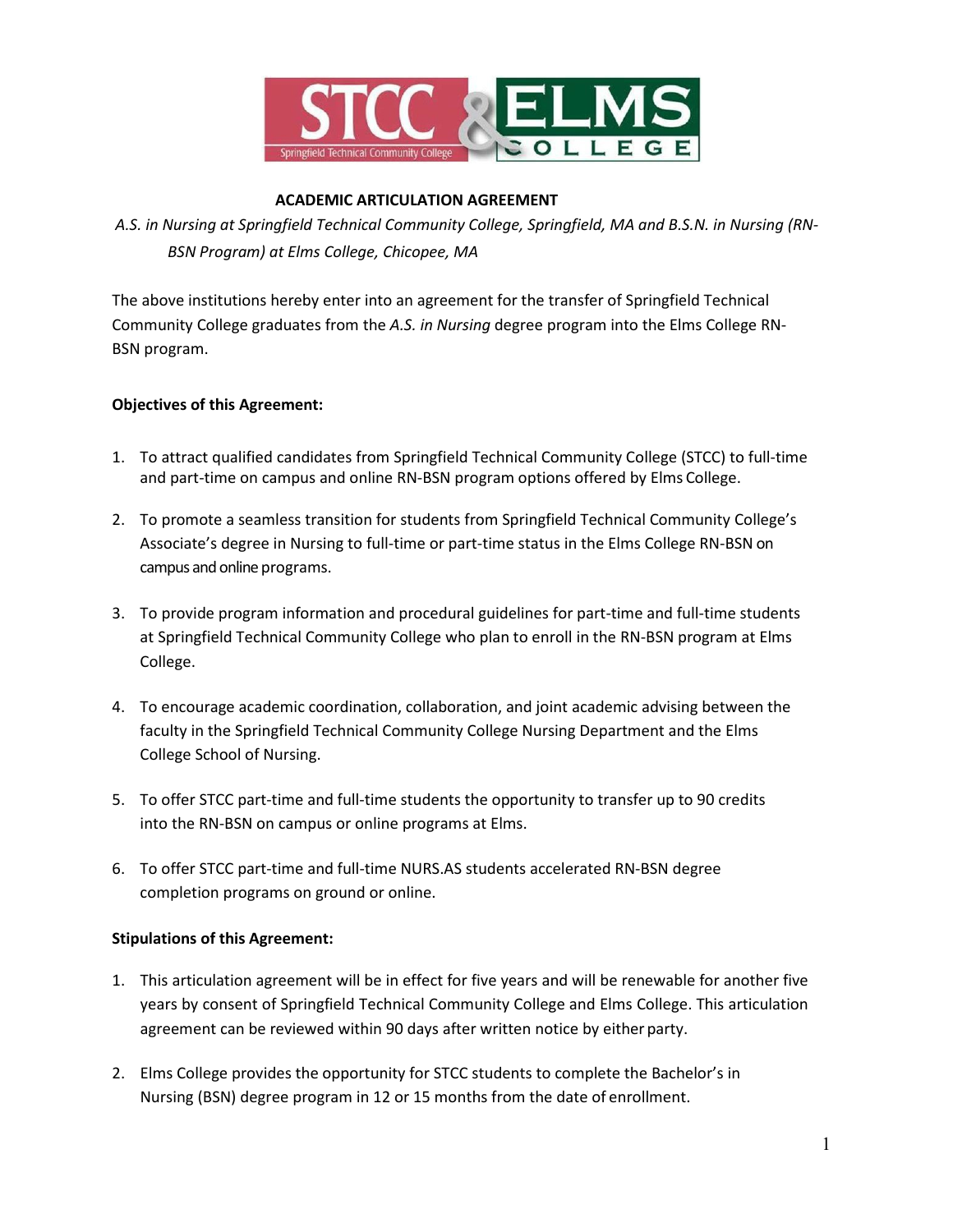- 3. This articulation agreement will be in force, and should be considered the entire agreement, until superseded by a formal contract between Elms College and Springfield Technical Community College that explicitly replaces this agreement.
- 4. This agreement will apply to Springfield Technical Community College transfer students who have completed an Associate's degree.
- 5. This agreement guarantees that students who earn an Associate's degree in Nursing at Springfield Technical Community College will enter Elms B.S. in Nursing (RN-BSN) Program with at least 70 transfer credits. All additional courses taken to satisfy major requirements must meet the standards set by Elms College. *PLEASE SEE ATTACHMENT A*.
- 6. Transfer students to the Elms College RN-BSN program may transfer up to a maximum of 90 credits for which students have achieved a "C" grade or better within the past 10 years from Springfield Technical Community College. Elms College requires that a minimum of 30 credits must be Elms credits earned as a matriculated Elms Collegestudent.
- 7. Springfield Technical Community College students will be given transfer credit for satisfactorily completing Elms College core requirements, general education requirements, and any acceptable equivalent RN-BSN program requirements, up to the maximum allowed for transfer or necessary to satisfy graduation requirements, at time ofadmission.

## **Review and Revision Procedures:**

- 1. Review of this agreement shall take place at least every two years or as needed from the date of the signed agreement.
- 2. At the request of either party, a review of the contents or implementation of this agreement willbe conducted by the programs.
- 3. Elizabeth Fiscella, Associate Professor/Director of RN-BSN Programs at Elms College and Lisa Fugiel, Director of the STCC Nursing Program may make changes in the attached list of courses accepted for Elms transfer credit without renegotiating the entire agreement.

## **Assistance Provisions:**

- 1. Springfield Technical Community College and Elms College will list this articulation agreement on their websites and in appropriate print documents at their respective institutions.
- 2. Springfield Technical Community College and Elms College will collaborate in encouraging qualified students to participate in the RN-BSN program at Elms College by providing the necessary assistance and supports to assure a seamless transition between the two institutions.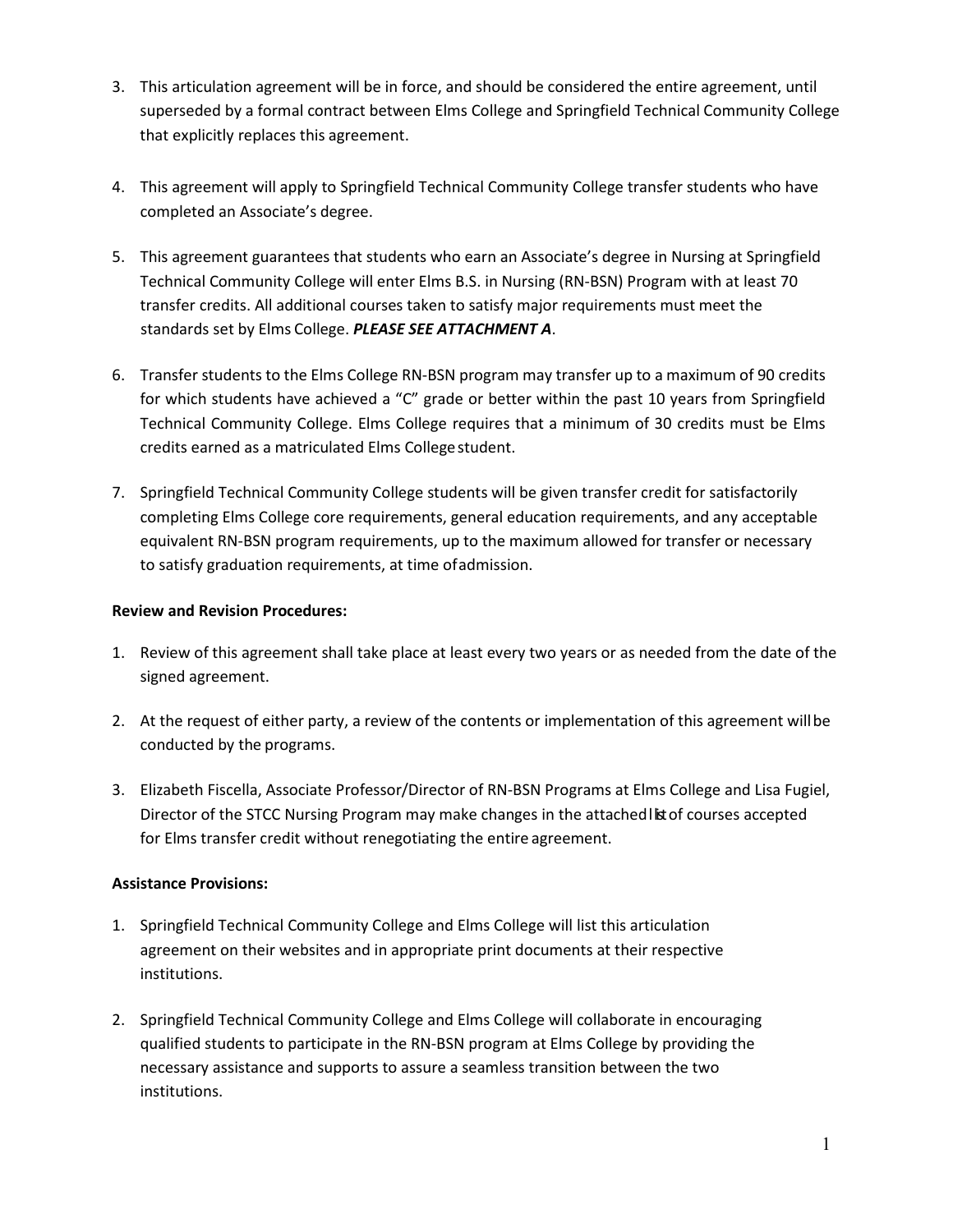## **Mutual Responsibilities:**

- 1. The Director of Nursing and her/his faculty and the Transfer Counselor at STCC will advise students enrolled in the NURS.AS program at STCC. The attached list of courses accepted for Elms College transfer credit assures maximum transfer of credits that meet the core requirementsof Elms College Bachelor of Science in Nursing degree requirements.
- 2. The Director of the RN-BSN Programs at Elms College, along with the Assistant Director of Off-Campus, Online and Part-Time Admission in the Office of Continuing Education at Elms College will advise and assist transfer applicants in compiling the required credentials for transfer to the Elms College RN-BSN program.
- 3. Transfer applicants from Springfield Technical Community College applying under this agreement shall be eligible for Elms College financial aid and housing consideration as appropriate to the selected RN-BSN program based on full time or part timestatus.
- 4. The final acceptance of off-campus, online and part time applicants comes from the Elms College Dean of Continuing Education.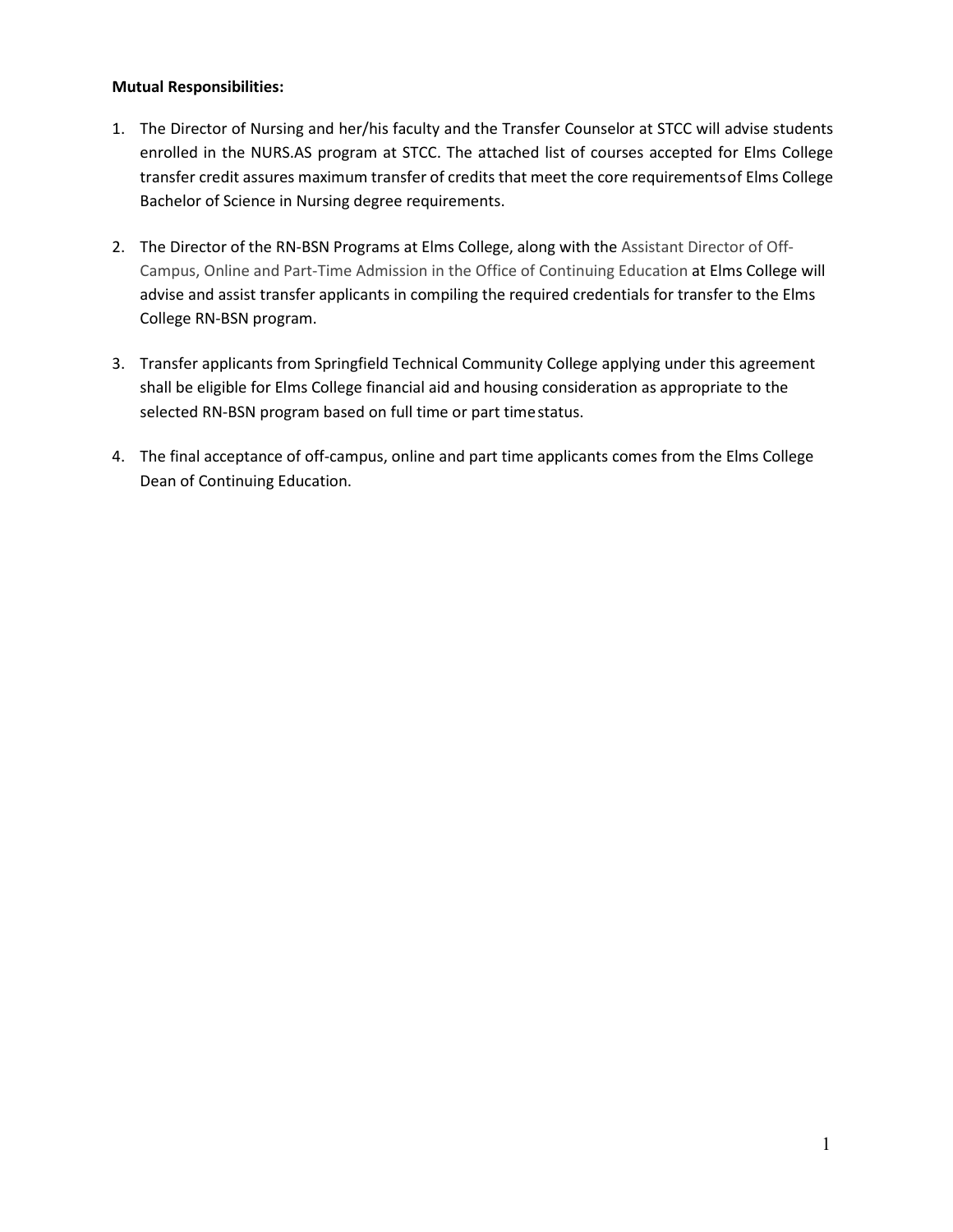

**Date: June 25, 2021**

Walter C. Breau 08/02/2021 Railey 8/13/2021

#### **ELMS COLLEGE SPRINGFIELD TECHNICAL COMMUNITY COLLEGE**

**Walter Breau, Ph.D. Geraldine de Berly, Ph.D.**

 $\overline{\phantom{a}}$  ,  $\overline{\phantom{a}}$  ,  $\overline{\phantom{a}}$  ,  $\overline{\phantom{a}}$  ,  $\overline{\phantom{a}}$  ,  $\overline{\phantom{a}}$  ,  $\overline{\phantom{a}}$  ,  $\overline{\phantom{a}}$  ,  $\overline{\phantom{a}}$  ,  $\overline{\phantom{a}}$  ,  $\overline{\phantom{a}}$  ,  $\overline{\phantom{a}}$  ,  $\overline{\phantom{a}}$  ,  $\overline{\phantom{a}}$  ,  $\overline{\phantom{a}}$  ,  $\overline{\phantom{a}}$ 

Vice President of Academic Affairs Vice President of Academic Affairs

**Elizabeth T. Hukowicz, Ed.D., M.Ed. CAGS Christopher Scott, M.Ed., MRP, CHSE**

Betty Nulsing

Professional Studies

 $\frac{1}{2}$ Dean of School of Graduate and Dean School of Health and Patient Simulation

**Kathleen Scoble, Ed.D., M.Ed., MA, RN Lisa Fugiel, RN, MS, CNE**

Harmon B. Loste

Dean, School of Nursing Director of Nursing

 **Elizabeth Fiscella, DNP, APRN, GCNS, CNE**

Elizabeth Lisalla **\_\_\_\_\_\_\_\_\_\_\_\_\_\_\_\_\_\_\_\_\_\_\_\_\_\_\_**

Associate Professor/Director RN-BSN Programs

Lisa 1 novel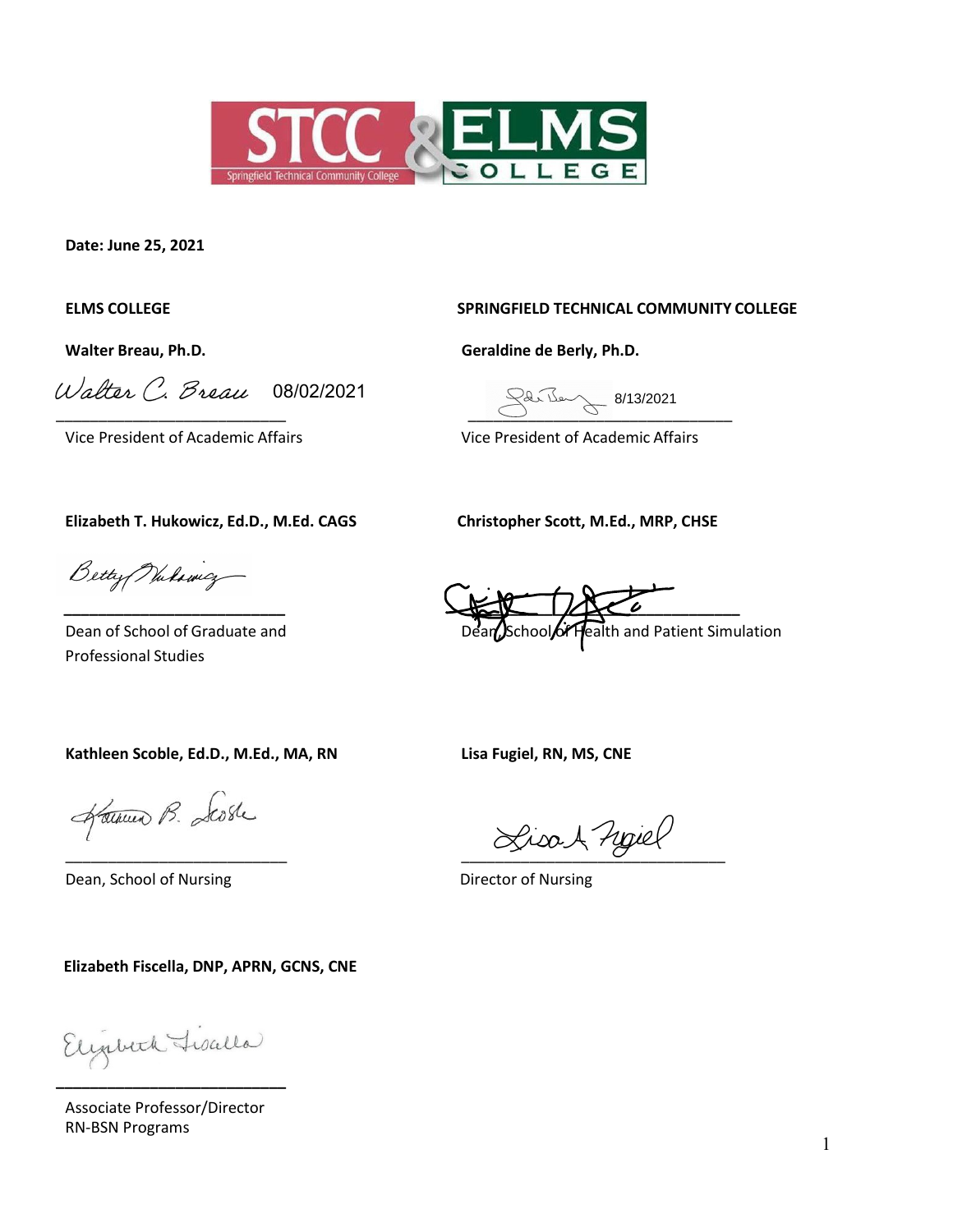## **ATTACHMENT A**

# **REQUIRED ELMS NURSING COURSES FOR BACHELOR OF SCIENCE IN NURSING**

## **(Including course descriptions)**

| Fall                                                             | <b>Spring</b>                                                   | <b>Summer</b>                                                          |
|------------------------------------------------------------------|-----------------------------------------------------------------|------------------------------------------------------------------------|
| Fall I                                                           | <b>Spring I</b>                                                 | <b>Summer I</b>                                                        |
| NUR3101: Nursing as a<br><b>Profession (3 credits)</b>           | <b>NUR3107: Genomics in Nursing</b><br>(3 credits)              | <b>NUR4308: Quality and Safety in</b><br><b>Healthcare (3 credits)</b> |
| This course is designed as a                                     | This course provides the                                        | This course provides                                                   |
| bridge course for the registered                                 | student with a basic foundation                                 | opportunity for the student to                                         |
| nurse student who is advancing                                   | to understanding the science of                                 | examine and critique aspects of                                        |
| towards the baccalaureate or                                     | genomics and its implications                                   | the healthcare system that                                             |
| master's level.                                                  | for nursing practice.                                           | serve as a foundation for the                                          |
|                                                                  |                                                                 | provision of safe and quality-<br>based patient centered care.         |
| <b>NUR2600: Professional</b>                                     | <b>NUR3207: Family Theory (3)</b>                               | PHI2408: Healthcare Ethics                                             |
| <b>Communication in Nursing (3</b>                               | credits)                                                        | (3 credits) CORE                                                       |
| credits)                                                         | This course will introduce the                                  |                                                                        |
| This course focuses on                                           | student to the development of                                   |                                                                        |
| communication skills that are                                    | family health nursing. It will                                  |                                                                        |
| essential for professional nurses:                               | provide understanding of select                                 |                                                                        |
| clear exposition, persuasive                                     | theories, frameworks, and                                       |                                                                        |
| argument, effective synthesis,                                   | concepts that will assist in                                    |                                                                        |
| mastery of mechanics, and<br>confident delivery.                 | understanding family dynamics<br>and the relationship to family |                                                                        |
|                                                                  | health promotion.                                               |                                                                        |
|                                                                  |                                                                 |                                                                        |
| NUR3001: Technology for the                                      |                                                                 |                                                                        |
| <b>Online Student (1 credit)</b>                                 |                                                                 |                                                                        |
| This course focuses on                                           |                                                                 |                                                                        |
| developing online skills such as                                 |                                                                 |                                                                        |
| Moodle courses, email and Word<br>documents.                     |                                                                 |                                                                        |
| Fall II                                                          | <b>Spring II</b>                                                | Summer II * (12-month                                                  |
|                                                                  |                                                                 | Program)                                                               |
| <b>NUR3102: Adult Physical</b>                                   | <b>NUR3400: Evidence-Based</b>                                  | NUR6400: Leadership and                                                |
| <b>Health Assessment (3 credits)</b>                             | <b>Nursing (3 credits)</b>                                      | <b>Management (3 credits)</b>                                          |
| This course designed for the                                     | Evidence-based practice is a                                    | The purpose of this                                                    |
| registered nurse who is                                          | process involving the                                           | leadership/management course                                           |
| advancing towards the                                            | examination and application of                                  | is to analyze the organizational                                       |
| baccalaureate level and builds                                   | research findings or other<br>reliable evidence that has been   | and systems premises, theories,                                        |
| upon assessment skills and                                       |                                                                 | research, and contemporary                                             |
| decision making competiencies<br>in the practical application of | integrated with scientific<br>theories.                         | practices in leadership and<br>management.                             |
| health assessment as the basis                                   |                                                                 |                                                                        |
| for nursing intervention and                                     |                                                                 |                                                                        |
| practice.                                                        |                                                                 |                                                                        |
| <b>MAT1009: Statistics (3 credits)</b>                           | <b>NUR4405: Population Health</b>                               | <b>NUR5302: Healthcare Policy</b>                                      |
| <b>CORE</b>                                                      | <b>Nursing (3 credits)</b>                                      | and Advocacy (3 credits)                                               |
|                                                                  |                                                                 |                                                                        |